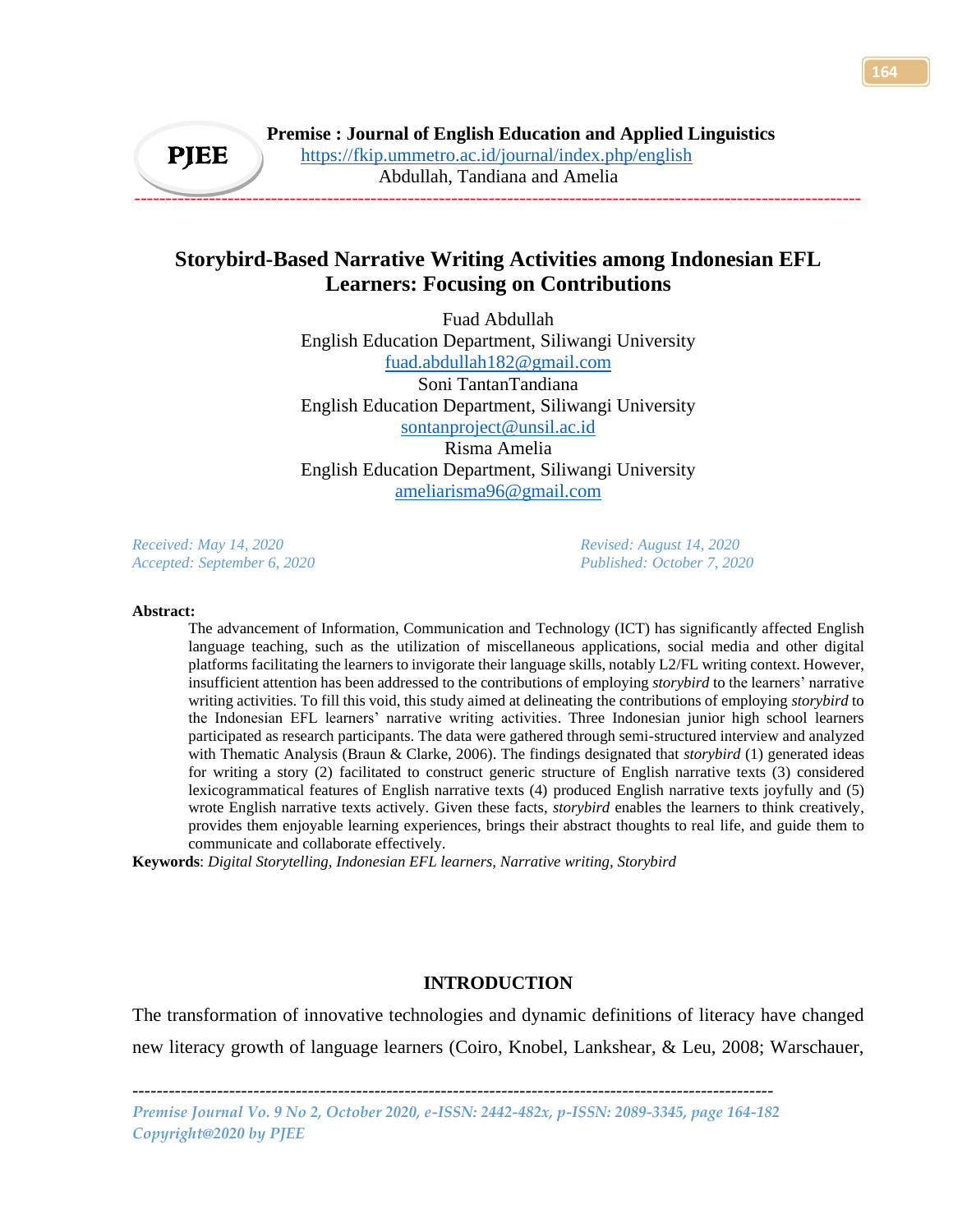2010; Kilpatrick, Saulsburry, Dostal, Wolbers, Graham, 2014; Simpson & Obdalova, 2014; Tandiana, Abdullah & Komara, 2017). This contributes to the viewpoint of literacy in terms of digital technologies and methodology to language and literacy teaching (Tour, 2015). To illustrate, the rise of *new literacies* is closely related to the networking, collaborating, interacting and creative notions enhanced by technologies (Lankshear & Knobel, 2011; Al-Emran, Shaalan, & Hassanien, 2021). As a result, learners should be given chances to learn appropriate competences beyond printbased literacies (Tour, 2015). Thus, *new literacies* remain crucial to language and literacy pedagogy.

In Indonesia, among various writing genres taught to EFL learners at the secondary level, narrative writing has played a key role. Narrative writing is regarded as a basic genre for the next advanced ESP genre (*e.g*. literary response essay, news report, feature report or film review) (Cheng, 2008; Pranoto & Suprayogi, 2020). However, the learners commonly face sundry challenges to write. Among miscellaneous problems, limited time still exists as a paramount obstacle for them to writing practices (Pujianto, Emilia & Ihrom, 2014, Turmudi, 2017).

Badrasawi, Zubairi and Idrus (2016) maintained that writing apprehension contributes negatively to students' writing performances, notably in ESL context. Another problem generates from the language transfer from their L2 (Bahasa Indonesia) to the target language (English) while they write in foreign language context (Tandiana, et. al. 2017).

In addition, the foci of teaching writing in Indonesia tend to put an emphasis on cultivating learners' knowledge about spelling, word formation, vocabulary, grammar and theories of writing rather than the use of contextual writing practices, learners' needs and learning objectives (Alwasilah, 2001). Inadequate exposures to reading materials and demotivation to writing practices are another portrait of their problems in L2/FL writing pedagogy (Moses & Mohamad, 2019). Jabali (2018) adds that students take their cultural background when learning to write.

This may interfere their L2/FL writing performances. Given these facts, providing them appropriate pedagogical intervention to teaching writing remains predominant (Tandiana, Abdullah & Komara, 2018) such as the integration of technologies (e.g. computer-assisted language learning and mobile-assisted language learning) to teaching writing (Ballance, 2012).

To date, the trends of incorporating technologies to teaching writing practices have been documented in a variety of studies across investigative issues, such as the use of e-mail-based

*<sup>----------------------------------------------------------------------------------------------------------</sup> Premise Journal Vo. 9 No 2, October 2020, e-ISSN: 2442-482x, p-ISSN: 2089-3345, page 164-182 Copyright@2020 by PJEE*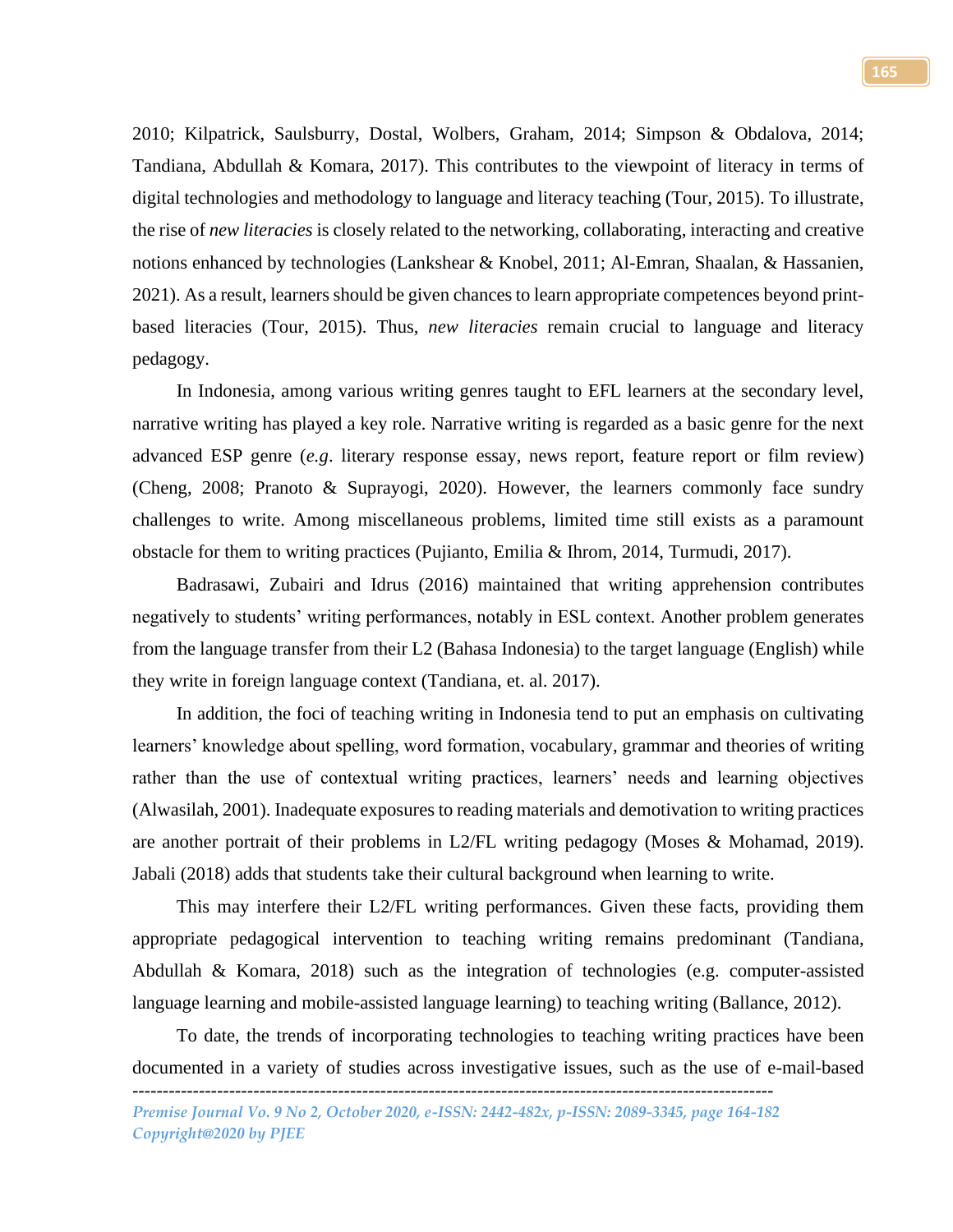narrative writing (Merchant, 2003), teaching writing through Edmodo (Purnawarman, Susilawati & Sundayana, 2016), the use of Digital Writing Tools (DWTs) to teach and learn argumentative essays (Tandiana, et. al., 2017) and the application of technology and structured peer reviews to enhance students' writing (Law & Baer, 2020, Turmudi, 2020).

Although extensive research has been conducted on the application of technologies to teaching writing, the literature on how *storybird* contributes to learners' narrative writing practices is fairly limited (see Nordin, 2010; Ramírez, 2013), notably in Indonesian context (Anita, 2016). Against such a background, this study aimed at deciphering the contributions of employing *storybird* to the Indonesian EFL learners' narrative writing activities.

More specifically, this study was guided by a research question, namely:

*How does the employment of storybird contribute to the Indonesian EFL learners' narrative writing activities?*

### **METHOD**

# *Design*

The present study utilized a descriptive case study to depict the contributions of exerting *storybird* to the Indonesian EFL learners' narrative writing activities. Yin (2003) argues that a descriptive case study provides a detailed and contextualized depiction of a particular phenomenon. Another consideration of applying such a method encompassed its potentials to describe and understand an investigative issue from multifaceted lenses. Also, it functions to bridge unclear thread between an occurred phenomenon and its context. Further, it enables to portray a phenomenon and the real-life context (Baxter & Jack, 2008).

# *Participant*

This research was carried out in one of the junior high schools in Tasikmalaya, West Java, Indonesia. This school was selected since the investigative issue occurred there, namely an English teacher deploying *storybird* as an instructional medium to teach writing, particularly English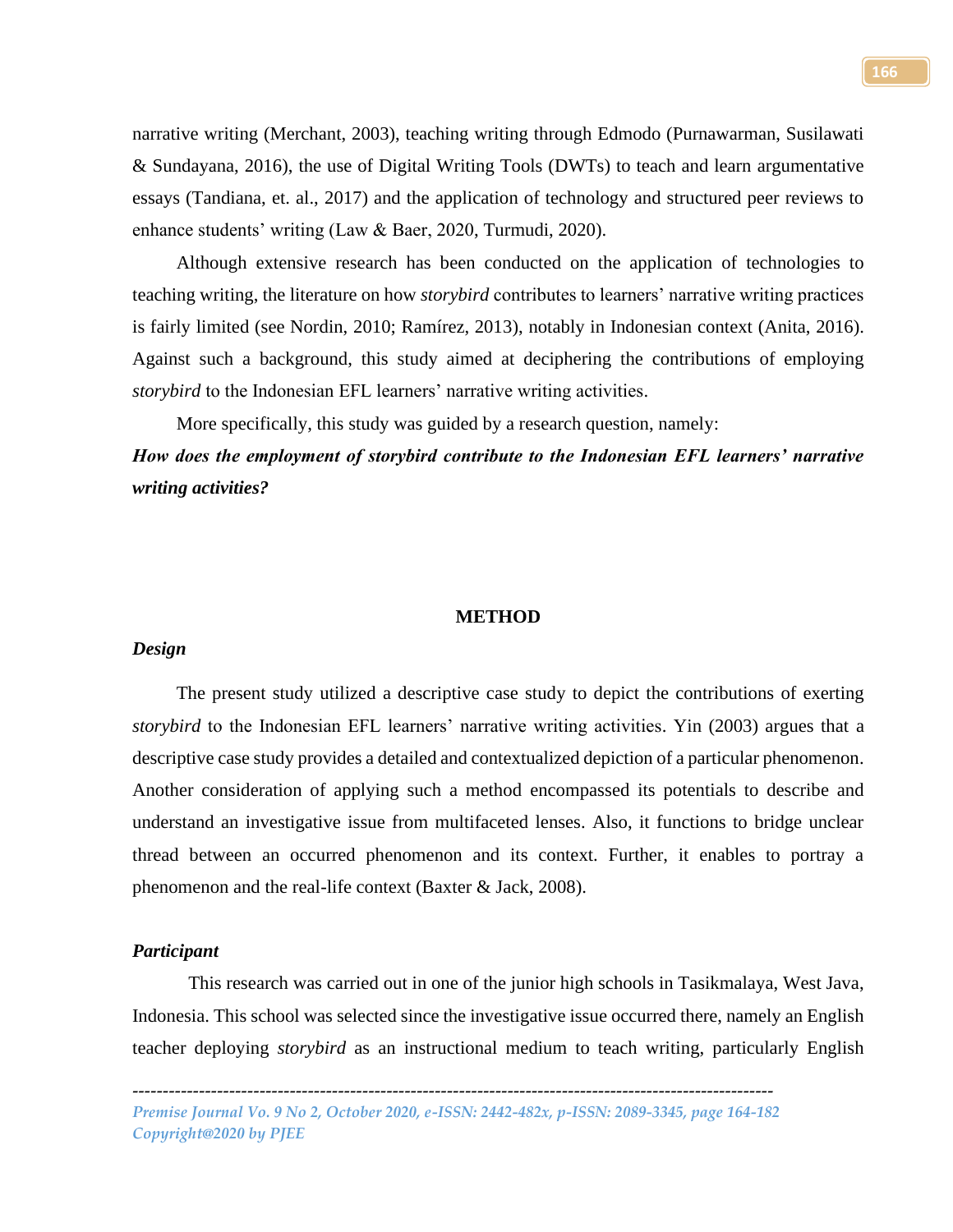narrative texts. Equally important, the school policy maker (headmaster) allowed the researcher to undertake a study in such a place. As a result, the school was opted to be the research site of this study.

Three female learners were voluntarily participated as the research participants of this study. They were the second-grade learners. Their ages ranged from 16-17 years old. They were literate in two languages viz. Basa Sunda (L1) and Bahasa Indonesia (L2). They have been learning English formally for eight years (e.g. General English). They have been learning four basic skills of English, such as listening, speaking, reading, and writing in their school grounded in Curriculum 2013. These lead to a number of considerations to recruit them for the current study

The recruitment considerations cover that (1) they learned a number of genres based on the English course syllabus, notably narrative texts, (2) their English teacher regularly applied *storybird* as an instructional medium to teach genres (e.g. descriptive, recount and narrative texts), (3) they designated increased motivation and engagement during learning to write with *storybird*, (4) they indicated improved writing skills and products after learning to write with *storybird* and (5) they showed willingness to participate in this research. For these reasons, they were recruited to be the participants of this study.

Technically, they were informed of this research aim. They were requested to read, complete, and sign an informed consent form provided by the researcher. Their identities were made pseudonyms (e.g. student  $# 1$ , student  $# 2$  and student  $# 3$ ). In relation to this, Morse, Barrett, Mayan, Olson, & Spiers (2002) add that the recruited administrators, the teachers and the learners becoming the participants remain suitable to the education-based research since they denote the values of representativeness and relevance to the research issue. Equally important, they reflect the pivotal characteristics required by the researcher in this study (Williamson, 2006).

## *Instrument*

The study unitized a semi-structured interviews to gain the data. The question was performed in Bahasa Indonesia and the interview questions varied dynamically based on the interviewees' responses and unpredictable situations. The co-instrument was a smartphone. Thus, the interview practices were audio-recorded with this smartphone.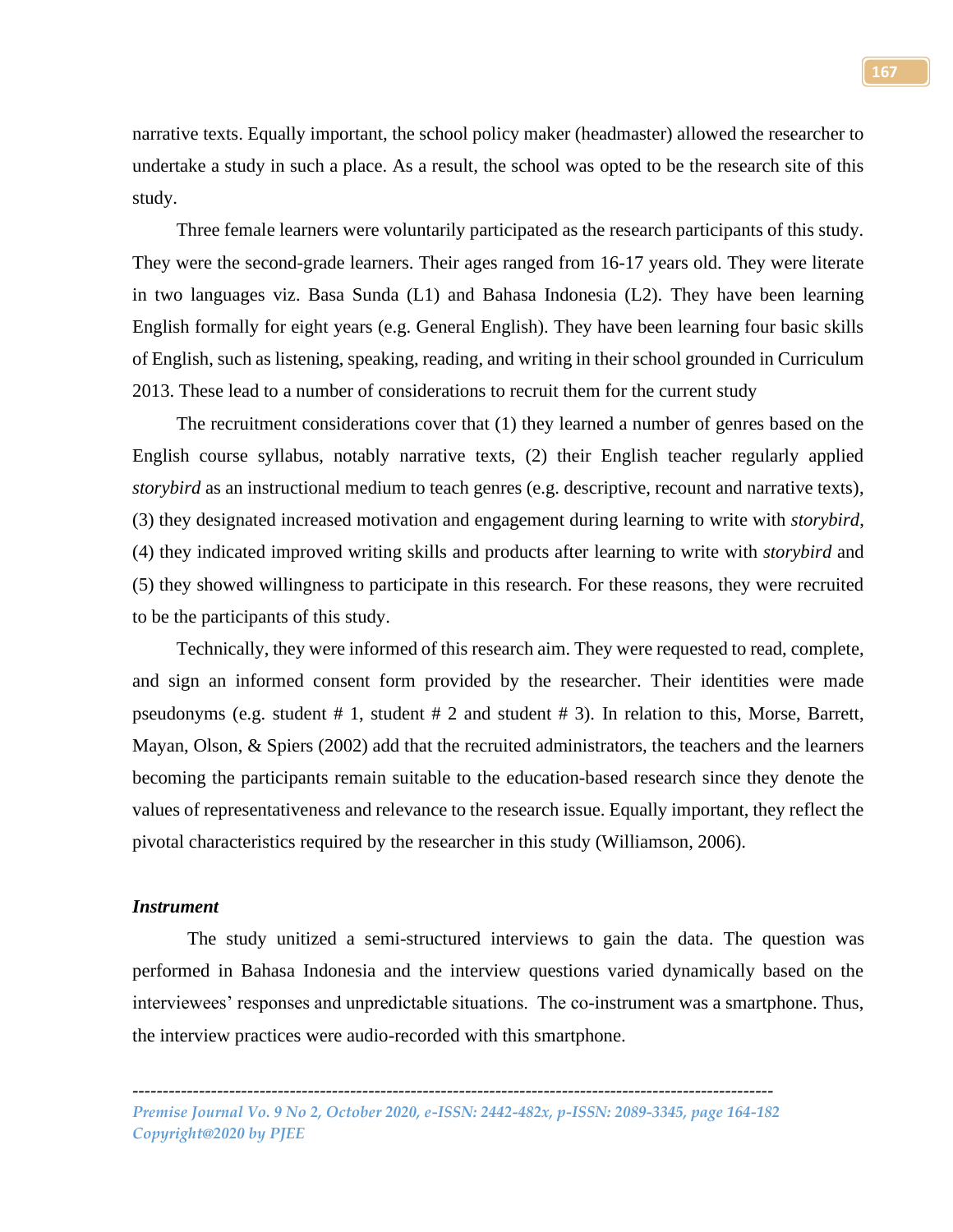### *Data Collection Technique*

The data were gathered with semi-structured interviews. These interviews enable the interviewers to obtain a clear description of interviewing process grounded in particular topics. Additionally, the interviewers are able to develop unpredictable directions of interview based on encountered phenomena during interview practices (Richards, 2009).

The interviews were anchored in several question topics, such as basic knowledge of English narrative texts (e.g. social functions, generic structure and lexicogrammatical features), learning experiences of utilizing *storybird* (e.g. English narrative texts), challenges and opportunities of applying *storybird*, prescribed features of *storybird* and learning outcomes after deploying *storybird* (e.g. writing performances). Nevertheless, the interview questions varied dynamically based on the interviewees' responses and unpredictable situations. Hence, they remain changing. The interview practices were audio-recorded with a smartphone.

Additionally, the interviews were performed in Bahasa Indonesia. Papadopoulou and Vlachos (2014) note that the usage of first language  $(L1)$  during interviews enables to decrease learners' unwillingness and anxiety to respond to the interviews and offer them an equivalent chance to express their viewpoints. Subsequently, the researchers transcribed and translated interview results into English. Related to the transcribing process, this study followed the steps proposed by Widodo (2014), namely listening to the spoken data, constructing spoken data, conveying data through an interpretative focus, rewriting and rebuilding the spoken data and establishing the data as credible as possible. With these in mind, the credibility and dependability of interview practices can be maintained.

## *Data Analysis Technique*

Thematic Analysis (hereafter, TA) was set out to analyse the data. TA is a qualitative data analytical procedure to analyse, organise, describe, and notify themes in a data set (Braun and Clarke, 2006). One of the considerations of utilizing TA in this study was due to its adaptability, pluralism, and flexibility (King, 2004; Braun & Clarke, 2006). Another consideration lied in its appropriateness to address the purpose of this study, namely ascribing the delineating the contributions of employing *storybird* to the Indonesian EFL learners' narrative writing activities.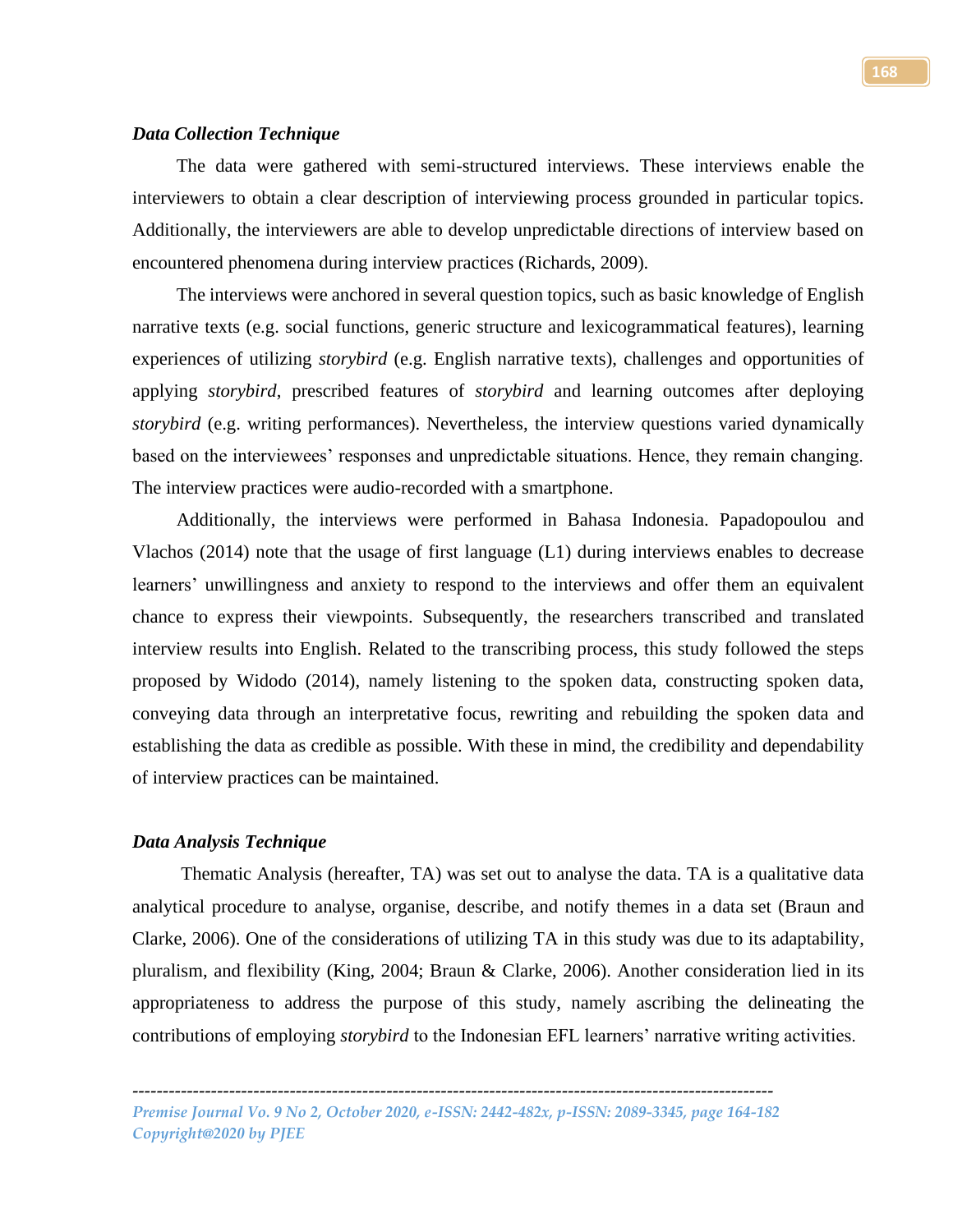In practice, this study adapted six steps of TA. First, *familiarizing with the data* (phase 1) encouraged the researchers to familiarize and took part themselves with the garnered data regularly. Second, *generating initial codes* (phase 2) helped the researchers to design initial codes from the analyzed data by positing activities to appraise the data. Third, *searching for themes* (phase 3) guided the researchers to characterize and manage the relevant data to certain themes. Then, reviewing themes (phase 4) facilitated the researchers to review the thematic data to determine a reliable related and thematic patterns rooted to the research questions. Next, defining and naming themes (phase 5**)** constituted the researchers' activities in developing the fine-grained themes of data related to the investigative scope and focus. The last, *producing the report* (phase 6) represented the writing up of emergent themes to a final report. Therefore, TA had potentials to pick up an effective multidimensional understanding of the data set (Spiers & Riley, 2018).

Lastly, the process utilized MS Word 2016, and APA style  $6<sup>th</sup>$  edition. The whole process of citation; intext-and list of references was a Manual typing system with the format by typing the sources using Word Reference Manager (Turmudi, 2020).

#### **FINDINGS AND DISCUSSION**

Once the data were analyzed, there are five major thematic findings revealed in relation to illustrate the contributions of applying *storybird* to the Indonesian EFL learners' narrative writing activities. Such findings encompass (1) generating ideas for writing a story, (2) facilitating to construct generic structure of English narrative texts, (3) considering lexicogrammatical features of English narrative texts, (4) producing English narrative texts joyfully, and (5) writing English narrative texts actively. More specific elucidation of these are outlined subsequently.

#### **1. Generating Ideas for Writing a Story**

Generating ideas for writing a story becomes the first contribution experienced by the learners when they were engaging in learning to write English narrative texts through *storybird.* As an example, student # 1 was inspired after viewing various pictures provided in one of *storybird* features ("There are **a lot of pictures** that I **like** in *storybird*, and it is so **inspiring** me.").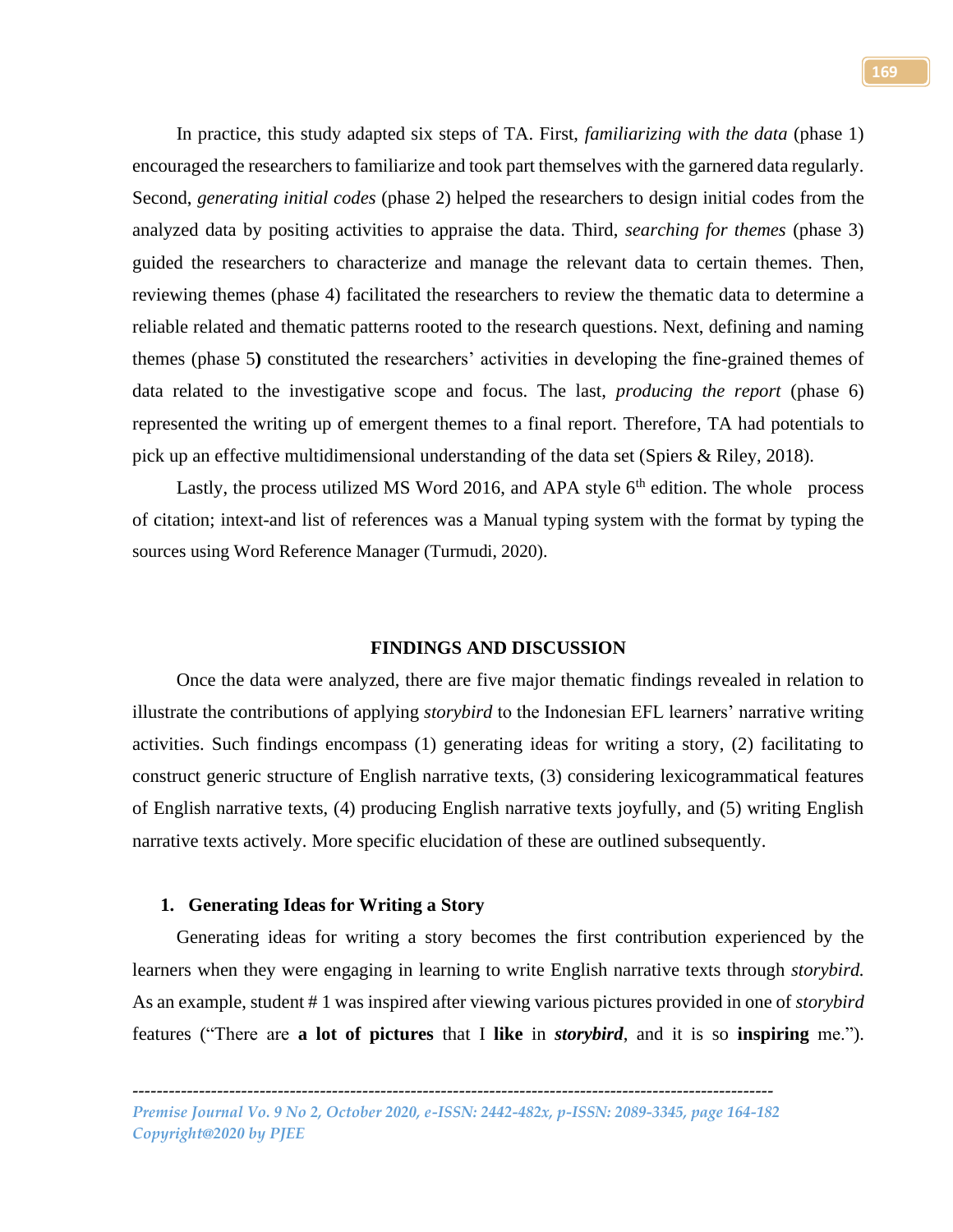Additionally, she perceived that such pictures remain assistive when she encountered obstacles to brainstorm before writing.

| <b>Participants</b> | <b>Extracts</b>                                                                                                                                                                                                                                                                                                                                                                                                                                                      |
|---------------------|----------------------------------------------------------------------------------------------------------------------------------------------------------------------------------------------------------------------------------------------------------------------------------------------------------------------------------------------------------------------------------------------------------------------------------------------------------------------|
| Learner $# 1$       | Mhh, there were a lot of pictures that I like in <i>storybird</i> . It was so<br><b>inspiring</b> me, especially for me who have difficulties in getting the ideas.<br>(semi-structured interview, $31st$ May 2019)                                                                                                                                                                                                                                                  |
| Learner $#2$        | When I started to write, many themes for shaping my story. Then, I found<br>the themes that I like most. From those themes, I got an idea for my story<br>although it was just an initial idea. After I opened the themes, there<br>were many pictures related each other, just like the main character with<br><b>different conditions.</b> From those pictures, I could generate ideas for my<br>own story (semi-structured interview, 31 <sup>st</sup> May 2019). |

**Table 1. The extract of getting and generating ideas for the story**

In a similar vein, student # 2 realized that such pictures stimulated her to raise initial ideas to start writing. For instance, she was able to recognize and select the main characters to be included in her story. Also, she could contextualize the setting appropriate to her selected characters and plots of her story as she remarked that "After I opened the themes, there were **many pictures** related each other, just like **the main character with different conditions**." With this in mind, she could construct a story based on what she observed from the visuals presented in the thematic features of *storybird*.

Basically, current technologies provide the learners broader knowledge and experiences, support their social interaction, stimulate their autonomous learning behaviours and enhance their learning motivation (Dudeney & Hockly, 2007; Ministerio Educacion Nacional, 2005; Prensky, 2010; Ramírez, 2013; Teo, Tan and Ong, 2020; Al-Emran, et. al., 2021). Nordin (2010) adds that the use of digital storytelling (*storybird*) when writing English narrative texts empowers the users (the writers) to turn their own ideas and values into permanent objects shared by the others. In addition, Yang (2012) postulates that digital storytelling narratives represent the learners' thinking process and they tend to occur multimodally. Thus, *storybird* assists them (foreign language learners) to generate ideas through thematic visualisations supplied by its features.

*---------------------------------------------------------------------------------------------------------- Premise Journal Vo. 9 No 2, October 2020, e-ISSN: 2442-482x, p-ISSN: 2089-3345, page 164-182*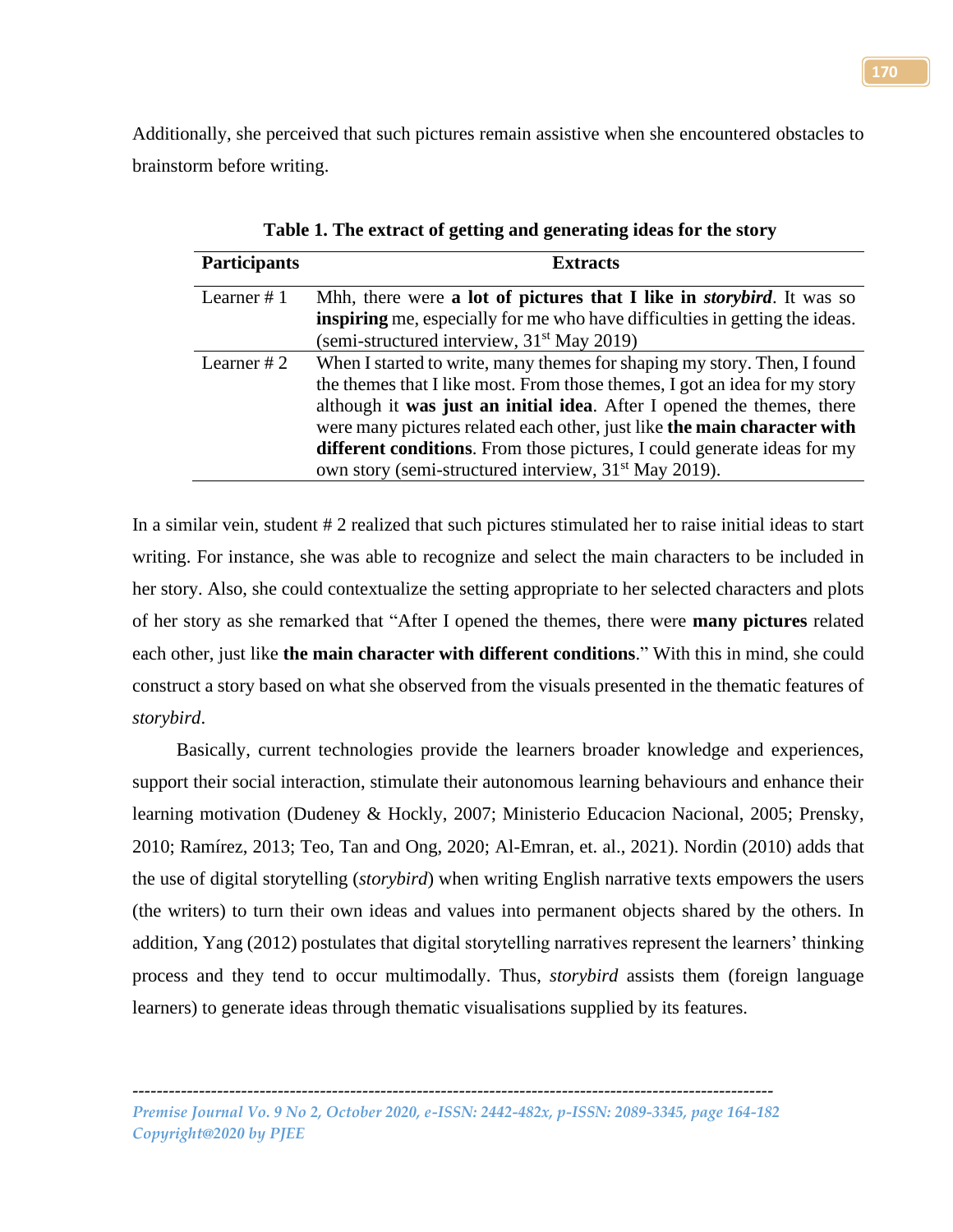# **2. Facilitating to Construct Generic Structure of English Narrative Texts**

Another contribution of exerting *storybird* to teaching writing is it facilitates the learners to construct generic structure of a text. Regarding the context of this study, they were able to identify, analyse and apply the generic structure of English narrative texts appropriately, such as *orientation*, *complication*, *resolution,* and *reorientation* (Gerot & Wignell, 1994). Student # 3 remarked that "The **orientation** is **definitely easier to get**. We just **follow** it according to the **theme** we **chose**. The **complication** was also **helped** from *storybird*, *storybird* also **helped** us in **getting an idea** for the **resolution** in our story. Finally, it's **getting easier to write here**." The empirical evidence of each stage is presented in the following extracts:

| <b>Participants</b> | <b>Extracts</b>                                                                                          |
|---------------------|----------------------------------------------------------------------------------------------------------|
| Learner $# 1$       | Oh, it's hard for me to make a story, ma'am. Personally, it's difficult in all                           |
|                     | aspects. Storybird certainly helped us, as I've said before. I have difficulties in                      |
|                     | getting ideas. However, from the first time of using <i>storybird</i> , I was                            |
|                     | enlightened to decide about who character is, how the setting for the story                              |
|                     | is. Consequently, the orientation is easier to get. When I wrote a story, I got                          |
|                     | the initial idea, and the conflict was from the pictures available in the                                |
|                     | storybird (semi structured interview, 9 <sup>th</sup> June 2019).                                        |
| Learner $#2$        | In making <i>reorientation</i> for the story, I gained the ideas from the pictures                       |
|                     | appearing in <i>storybird</i> . I found the pictures supporting me to end my story.                      |
|                     | (semi structured interview, 9 <sup>th</sup> June 2019)                                                   |
| Learner $# 3$       | The <i>orientation</i> was definitely easier to get. I just followed it according to the                 |
|                     | <b>theme</b> I chose. The <i>complication</i> was informed from <i>storybird</i> . <i>Storybird</i> also |
|                     | helped me to get ideas for writing the <i>resolution</i> of my story. Finally, it                        |
|                     | turned easier to write here. (semi structured interview, $9th$ June 2019)                                |
|                     |                                                                                                          |

**Table 2. The extracts of facilitating to construct generic structure**

In the *orientation*, they did not require much time to determine who involved, where the circumstance (setting) took place, what characterization was attributed to and how the plot was chronologically narrated. In the *complication,* they were inspired to raise the complication of a story from the images offered by the *storybird*. In particular, the complication was created based on the conflicts among the characters. By doing so, the stories can emotionally lead the audiences as if they were involved directly in the given situation as student # 1 verbalized that "The **conflict** was from **the pictures available** in the *storybird.*" The *resolution* is a stage where they attempted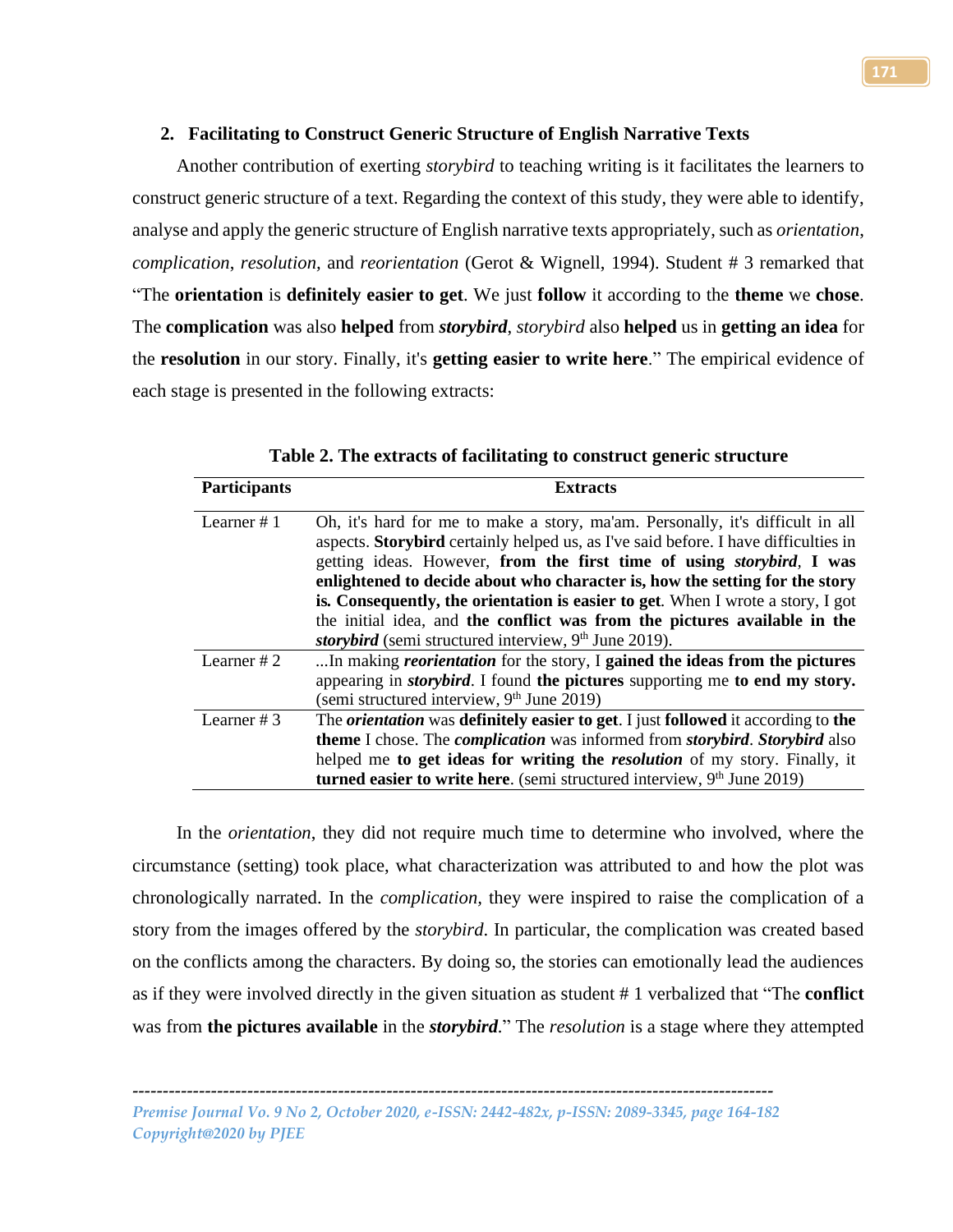to reduce or even overcome the conflicts. This is a response to complication in which the conflicts are established, intensified, and directed to reach the peak (climax).

In other words, the *resolution* is metaphorically regarded as a descending road signifying that the conflicts gradually decrease and are resolved eventually. This is reflected on the utterance of student # 3 recounting that *"Storybird* also helped me **to get ideas for writing the** *resolution* of my story." Finally, in the *reorientation,* they located proper pictures to support them in creating the *reorientation* of their stories. As a matter of fact, student # 2 mentioned that "In making *reorientation* for the story, I **gained the ideas from the pictures** appearing in *storybird*." In other words, they perceived that *storybird* facilitated them in constructing the generic structure of English narrative texts by selecting and organizing the pictures offered within it. The following figure sketches how *storybird* features assist the participants in composing the generic structure of English narrative texts.



Figure 1. A thematic picture in *storybird*

One of the pictures illustrated in the *storybird* was a little red hood girl walking around the forest with basket which is full of apples. The picture is manifested in 3D version and has various colors enabling the learners to explore more about what they observe. In other words, the picture stimulates them to determine the characters, their characteristics, their roles, circumstances, and plots of their stories. Avery (2011) affirms that *storybird* as a considerably engaging digital platform enabling the learners to focus on the contents of their writing. For instance, it assists them to build what occurred in the story, who participated in the story, where and when the story took place and how the story flowed.

By employing the *storybird*, they are able to shape the generic structure of their English narrative texts, such as orientation, complication, resolution, and reorientation effectively.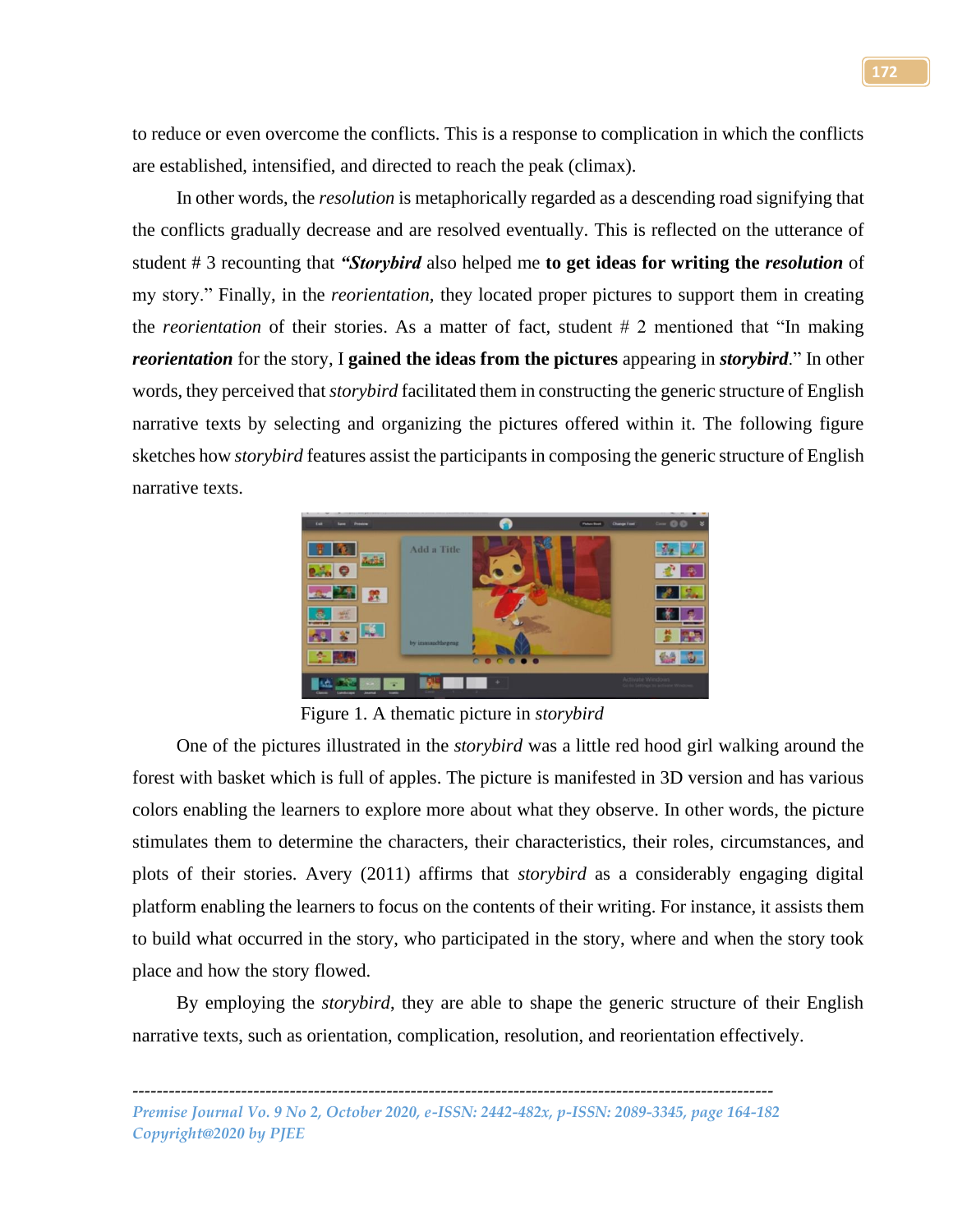# **3. Considering Lexicogrammatical Features of English Narrative Texts**

*Storybird* enables learners to consider lexicogrammatical features of English narrative texts. In this sense, they acquire new English vocabulary commonly utilized in the texts, such as hid, creepy, benign, valuable, incident, the dwarfs and wisdom. As a matter of fact, student # 1 contended that "**It quite helps** ma'am. **I know more words** used in making narrative texts. Those words are **hid**, **creepy**, **benign**, **valuable**, **incident**, **the dwarfs** and **wisdom**" as outlined in the subsequent excerpt:

| <b>Participants</b> | <b>Extracts</b>                                                                |
|---------------------|--------------------------------------------------------------------------------|
| Learner $# 1$       | It quite helped ma'am. I knew more words used in making                        |
|                     | narrative texts, such as hid, creepy, benign, valuable, incident, the          |
|                     | dwarfs and wisdom. I could get more English vocabulary in simple               |
|                     | past tense. They were commonly used in the narrative texts when you            |
|                     | read other people's stories available in the <i>storybird</i> (semi structured |
|                     | interview, $9th$ June 2019)                                                    |
| Learner $#2$        | Yes ma'am, I saw how the other authors wrote narrative texts in                |
|                     | the <i>storybird</i> . I learned their styles of writing after reading their   |
|                     | stories. Thus, I knew how to make a narrative text. Also, it was not           |
|                     | really difficult to use simple past tense for my story, such as the use        |
|                     | of the words walked, saw, jumped, hit, was sad, were trapped and               |
|                     | so forth. (semi structured interview, 9 <sup>th</sup> June 2019)               |
| Learner $# 3$       | Sometime, if the story wasn't really long, it makes me <b>remember the</b>     |
|                     | word usually used in narratives. For example, it reminded me to use            |
|                     | 'was' instead of 'is' (semi structured interview, $9th$ June 2019)             |

**Table 3. Considering in lexicogrammatical feature of English narrative texts.**

In addition, she gained knowledge of what tense and how such a tense was manifested in an English narrative text (walked, saw, jumped, hit, was sad, were trapped, etc.). For instance, student # 1 argued that "I could get **more English vocabulary** in **simple past tense***.***"** In a similar vein, Gerot & Wignell (1994) assert that narrative texts are generally recognized of simple past tense as the primary time signal since it narrates the past experiences of the characters or past events occurred.

Moreover, most of the learners were inspired by other narrative texts from their writing style, word choices, contents of the story and characterization. Student # 2 acknowledged that "Yes ma'am, I saw **how the other authors wrote narrative texts** in *storybird*. I **learned** their **styles of writing** after reading their stories. Thus, I **knew how to make a narrative text**." Given these facts,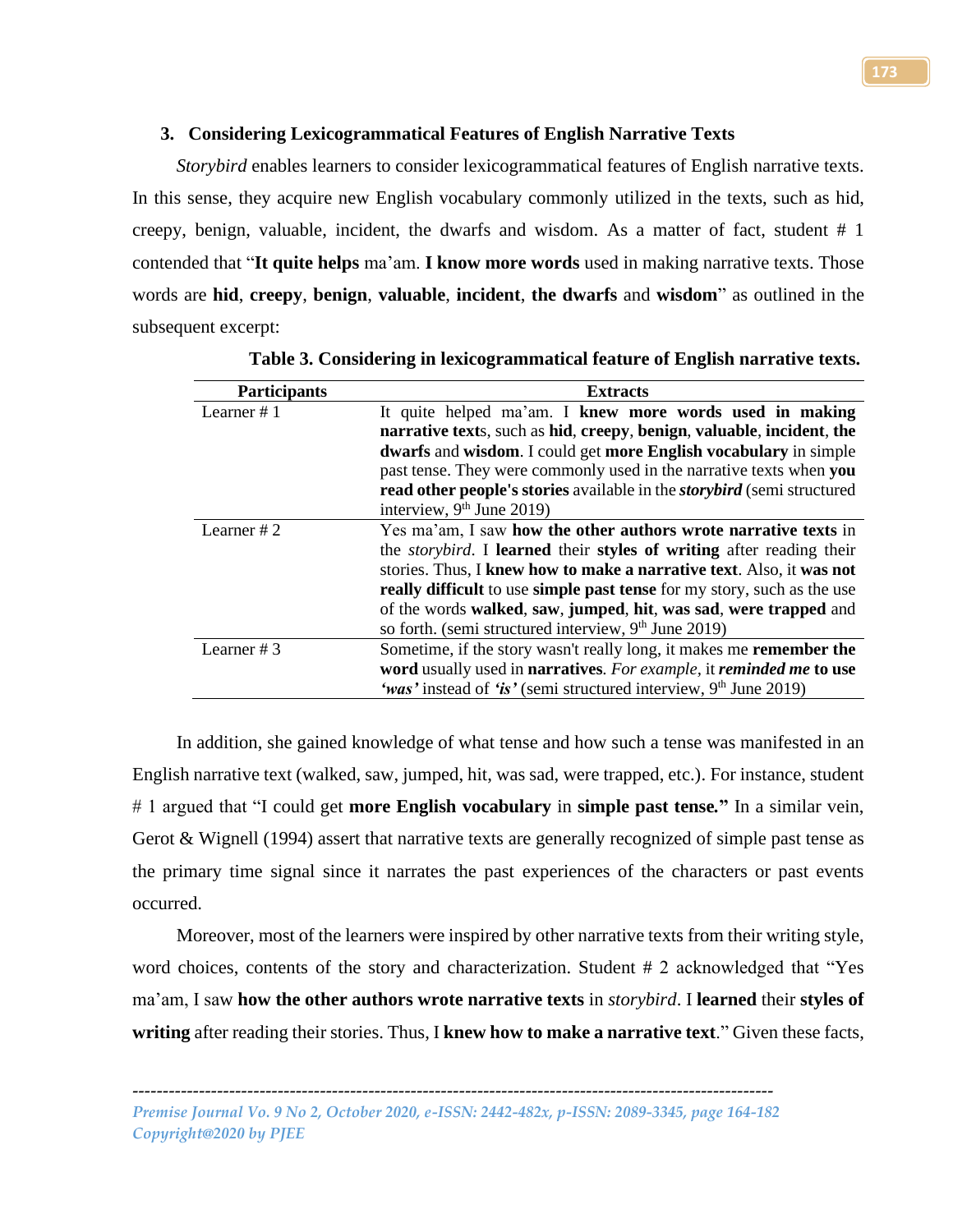technology-based digital storytelling enables the learners to foster their language skills comprehensively (e.g. comprehension, interpretation, and story building) (Tobin, 2012).

However, Jafari, Shokrpour and Guetterman (2015) note that students (L2/FL) tend to face a number of challenges while practicing to write, such as teacher related factors (e.g. deficiency in spoken English, poor sociolinguistic competence, etc.), learners related factors (e.g. low English competence and motivation) and educational systems (e.g. large classes and grammar-based evaluation). Additionally, *storybird* functions as a tool facilitating the participants to remember English vocabulary and form of simple past tense as student # 3 contended that "it makes me **remember the word** usually used in **narratives***. For example,* it *reminded me* **to use** *'was'* instead of '*is'."* Ramírez (2013) asserts that *storybird* can assist the learners to invigorate specific linguistic aspects of a written discourse, such as syntactical awareness, vocabulary size, and grammatical and textual competences. These aspects support them to articulate their conceptual ideas into narrative writing practices. With this in mind, *storybird* is regarded as an effective digital platform to raise the learners' language competences and performances, particularly in the L2/FL milieu (Anita, 2016).

Further, DeVoss, Aadhal and Hicks (2010) and Alexander (2011) argue that the learners learn to build their knowledge while writing from the provided writing model. Basically, they can obtain ideas and inspiration from the professional writers. Overall, *storybird* contributes to the learners' knowledge building and writing practices effortlessly, especially in constructing lexicogrammatical features of the English narrative texts.

## **4. Producing English Narrative Texts Joyfully**

Producing English narrative texts joyfully is another contribution perceived by the learners after practicing writing through *storybird*. In general, student # 1 and # 2 experienced enjoyable, exciting, and engaging learning activities when writing English narrative texts with *storybird* as depicted in the following excerpts:

| <b>Participants</b> | <b>Extracts</b>                                                                                     |
|---------------------|-----------------------------------------------------------------------------------------------------|
| Learner $#1$        | "It was very exciting ma'am. It felt more enjoyable because of                                      |
|                     | many interesting pictures in the <i>storybird</i> " (semi structured<br>interview, $31st$ May 2019) |

**Table 4. The excerpts of writing English narrative text joyfully**

*---------------------------------------------------------------------------------------------------------- Premise Journal Vo. 9 No 2, October 2020, e-ISSN: 2442-482x, p-ISSN: 2089-3345, page 164-182 Copyright@2020 by PJEE*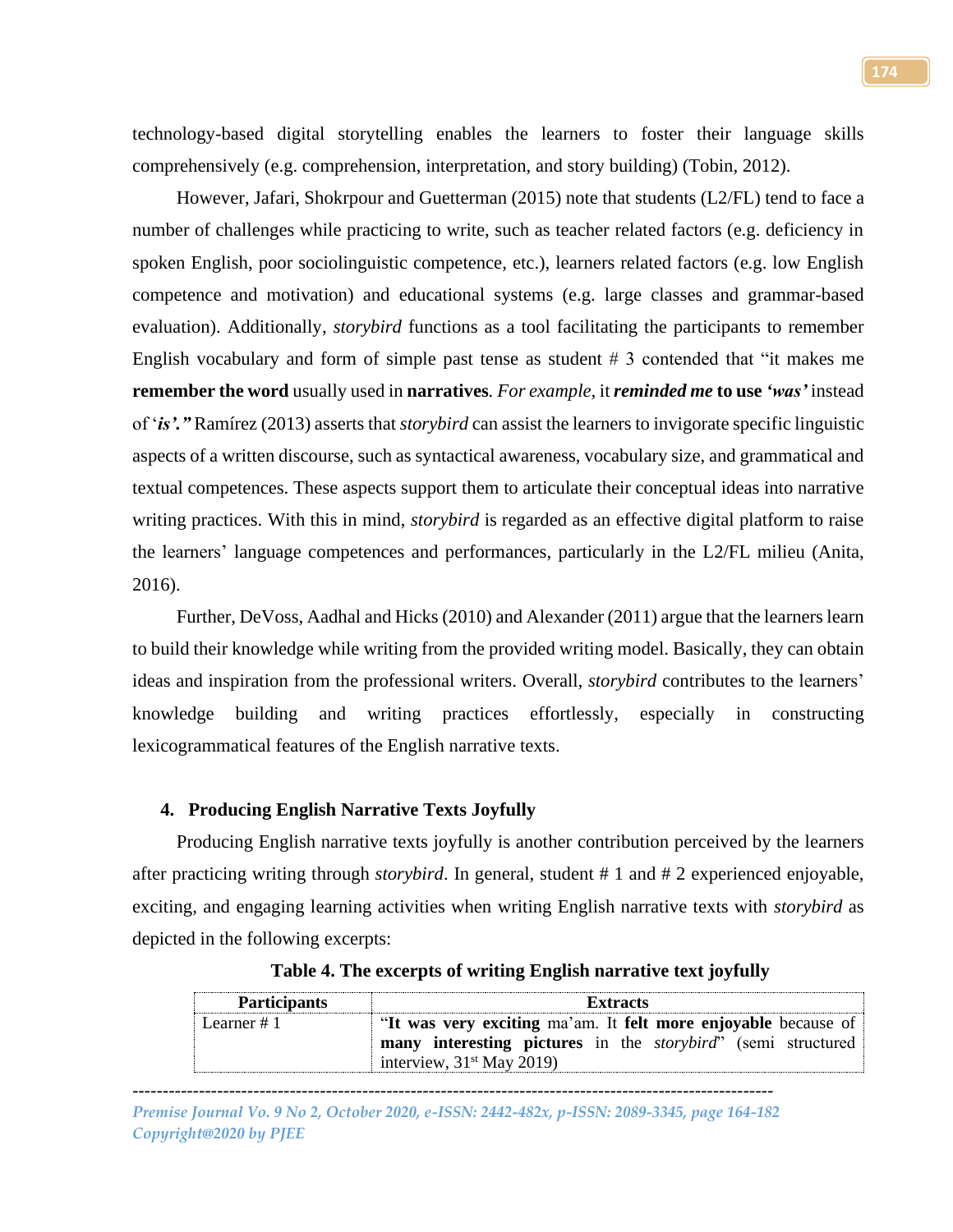| Learner # $2$ | The difference is it was more attractive so that I did not feel bored. |
|---------------|------------------------------------------------------------------------|
|               | Other friends were also excited in making a story. I felt more active  |
|               | than usual. It's really helpful for me to make a story. When I wrote   |
|               | a story commonly, I was not really excited and facilitated to write.   |
|               | However, now it's very enjoyable to make it. Further, <i>storybird</i> |
|               | helped me finish my assignments faster. (semi structured interview,    |
|               | 31 <sup>st</sup> May 2019)                                             |

Rooted in the abovementioned excerpts, student # 1 underwent exciting and enjoyable experiences when producing narrative texts through *storybird.* She added that a plethora of interesting pictures were the most influential factors for her to engage in writing English narrative texts as represented in his utterance "It was **very exciting** ma'am. It **felt more enjoyable** because of **many interesting pictures** in the *storybird*." Equally important, this perception is reinforced by student # 2 maintaining that *storybird* was more attractive than conventional writing technique since it can avoid her to feel bored while writing ("The difference is it was **more attractive** so that **I did not feel bored**."). Also, she perceived that *storybird* gave her an opportunity to be more active during writing compared to the traditional writing activities. For instance, she stated that "I **felt more active** than usual. **It's really helpful for me** to make a story." Besides, *storybird* helped her to accomplish her assignments faster ("Further, *storybird* **helped me finish my assignments faste**r"). Erkan and Saban (2011) contend that "Success with writing in a foreign language may be related to attitudes towards writing, apprehension about writing, and self-efficacy in writing" (p. 168). These indicate that the learners' positive attitudes towards a learned language potentially enhance their attainments (Karahan, 2007; Andriani & Abdullah, 2017).

# **5. Writing English Narrative texts Actively**

The learners become more attentive, active, participated to writing activities in the classroom when the teacher led them to deploy *storybird* in their activities. As an illustration, the student # 1 and # 2 argued that *storybird* motivated them to write English narrative texts actively.

| <b>Participants</b> | <b>Extracts</b>                                                     |
|---------------------|---------------------------------------------------------------------|
| Learner #1          | It's clearly different. The first, it made me more participated. I  |
|                     | didn't feel bored. I did not realise that I spent much time. (semi- |
|                     | structured interview, $31st$ May 2019)                              |

| Table 5. The excerpt of writing English narrative text actively |  |  |  |  |  |  |  |  |  |  |  |  |
|-----------------------------------------------------------------|--|--|--|--|--|--|--|--|--|--|--|--|
|-----------------------------------------------------------------|--|--|--|--|--|--|--|--|--|--|--|--|

*---------------------------------------------------------------------------------------------------------- Premise Journal Vo. 9 No 2, October 2020, e-ISSN: 2442-482x, p-ISSN: 2089-3345, page 164-182 Copyright@2020 by PJEE*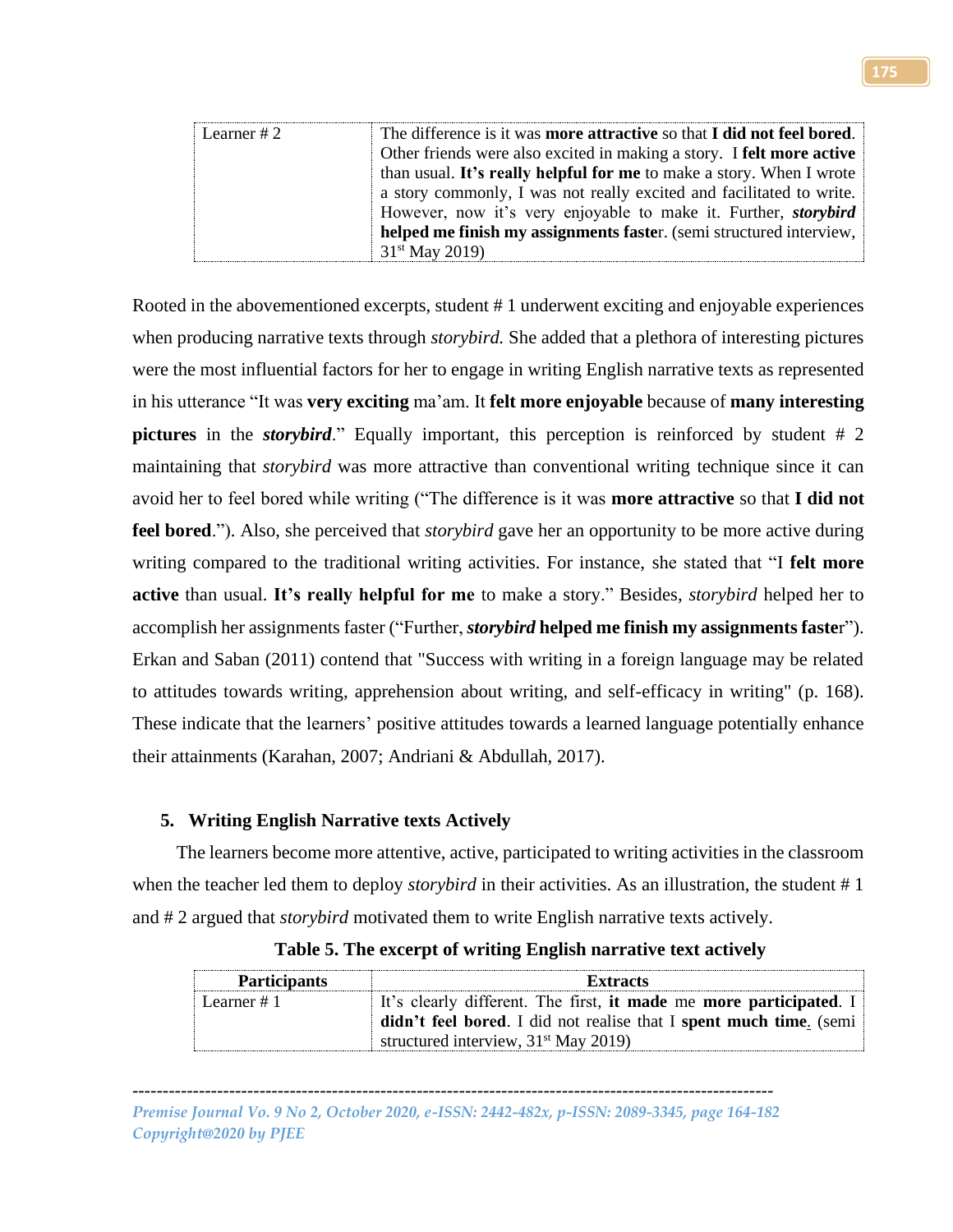| Learner #2 | Storybird really motivated me to write. I felt more active in this |
|------------|--------------------------------------------------------------------|
|            | group while writing. Besides, it helped me finish my assignments   |
|            | faster. Probably, it was due to my <b>increased attention</b> and  |
|            | <b>paticipation</b> " (semi structured interview, $31st$ May 2019) |

Based on the excerpts above, student # 1 engaged in writing English narrative texts actively. Even, she did not realize that he spent much time while participating in English narrative texts writing activities. More specifically, she stipulated that "The first, **it made** me **more participated**. I **didn't feel bored**." A similar voice is reflected by student # 2 elucidating that she can keep focusing on what she wanted to write and how to write her narratives because of her increased attention and participation ("Probably, it was due to my **increased attention** and **paticipation***"*). Pop (2012) remarks that the technology-enhanced language learning (hereafter, TELL) allows the learners to have higher language learning interests, participation, and activeness. To exemplify, *storybird* offers the learners to have a positive engagement to write English narrative texts due to its ready-made high-quality visualization. Another study attested that *storybird* as one of effective digital storytelling platforms facilitating them to make sense the complex and unordered world of experience through crafting story lines (Brunner, 1991). Briefly stated, it does not only encourage them to write English narrative texts effectively but also manage their learning experiences involving technological tools :e.g. *storybird* (Anita, 2016).

For these reasons, the notion of paradigmatic shift from traditional language teaching to technological one has significantly affected the practices of writing pedagogy, notably in L2 or FL contexts (Tandiana, et. al., 2017).

## **CONCLUSION**

This study puts a heavy emphasis on delineating **the contributions of** *storybird* **to learning writing English narrative texts**. Five major findings are thematically outlined, viz. (1) *storybird* generates the learners' ideas for writing a story, (2) it facilitates them to construct generic structure of English narrative texts, (3) it allows them to consider the lexicogrammatical features of English narrative texts, (4) it encourages them to produce English narrative texts joyfully and (5) it stimulates them to write English narrative texts actively. Dealing with its contributions, the present study provides theoretical, empirical, and practical contributions to a paradigmatic shift of writing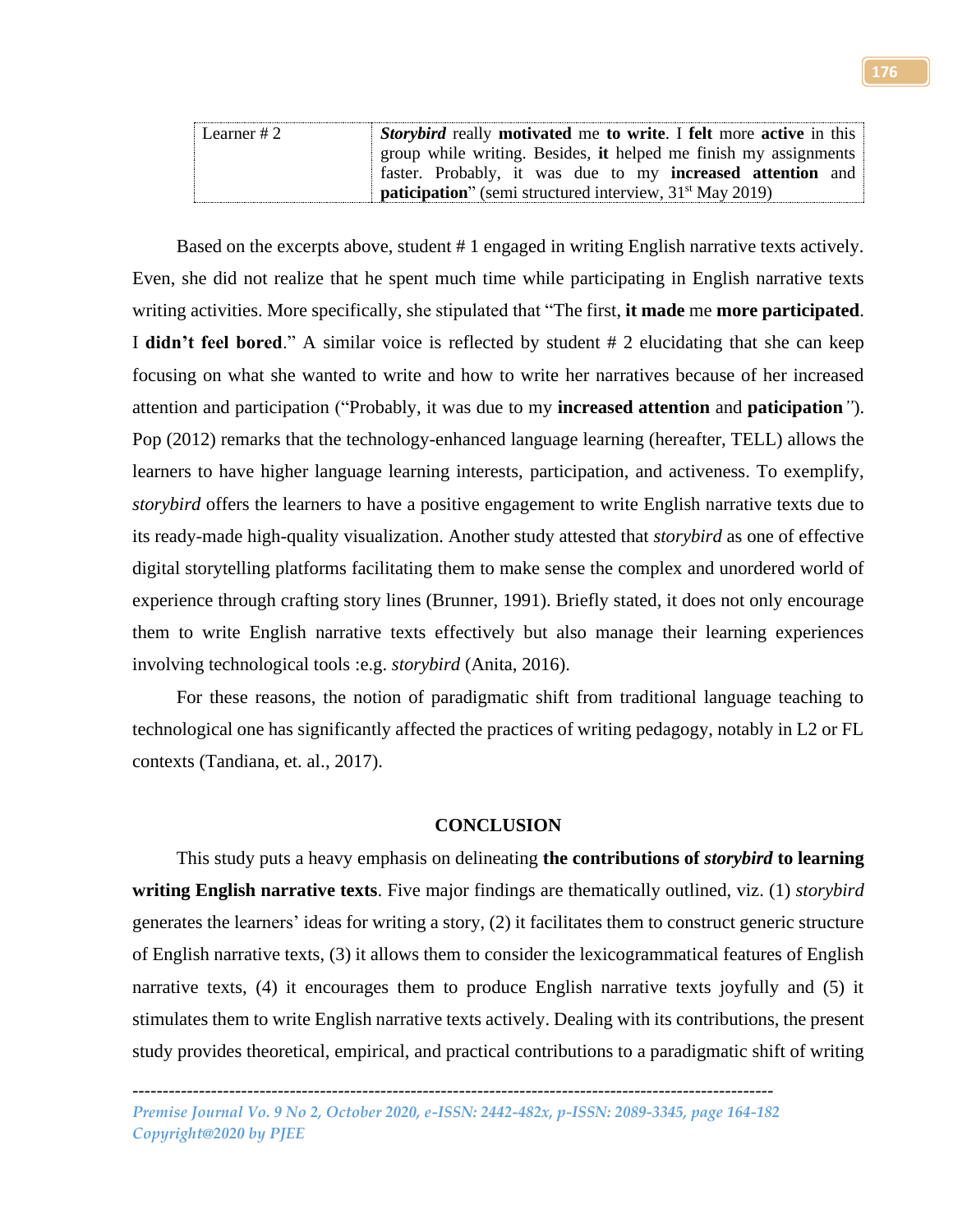pedagogy from the print-based to screen-based teaching writing philosophy. Nevertheless, Teo, et. al. (2020) argues that "the old is never dated and the new is never unfamiliar" (p. ix). With this in mind, either traditional or contemporary pedagogical approaches should be understood wisely and put proportionally to gain the intended learning outcomes.

# **LIMITATIONS**

Apart from its significant contributions to writing pedagogy, this study has a number of limitations, such as sole data collection technique (e.g. semi-structured interview), small number of participants and descriptive investigative characteristics. Further studies can calibrate the data collection by employing multiple techniques, such as interview, observation, and documentation to maintain its credibility, dependability, confirmability, transferability, and trustworthiness. Additionally, engaging more participants are suggested to reach representativeness of the sampling practices. Eventually, investigating in a more in-depth, exploratory, and critical perspective are demanded to gain multifaceted empirical findings.

### **ACKNOWLEDGEMENTS**

We would like to express our deepest gratitude to Dian Kardijan (Head of English Education Department at Siliwangi University) and Agis Andriani (A senior researcher of English Education Department at Siliwangi University) for their insightful feedback on the early version of this article and constant supports of accomplishing this scrutiny.

#### **BIO-PROFILES**

Fuad Abdullah is a lecturer at English Education Department of UNSIL Tasikmalaya, West Java. His areas of research and professional expertise lie in Critical Discourse Analysis, Multimodality and English pronunciation. Soni Tantan Tandiana is the head of language center at UNSIL. His research interests encompass Argumentative Writing, Translation and English for Tourism. Risma Amelia is an English language teacher at a junior high school in Tasikmalaya. Her research interest is in TELL. Corresponding author: Fuad Abdullah can be contacted at: [fuad.abdullah182@gmail.com](mailto:fuad.abdullah182@gmail.com)

*<sup>----------------------------------------------------------------------------------------------------------</sup> Premise Journal Vo. 9 No 2, October 2020, e-ISSN: 2442-482x, p-ISSN: 2089-3345, page 164-182 Copyright@2020 by PJEE*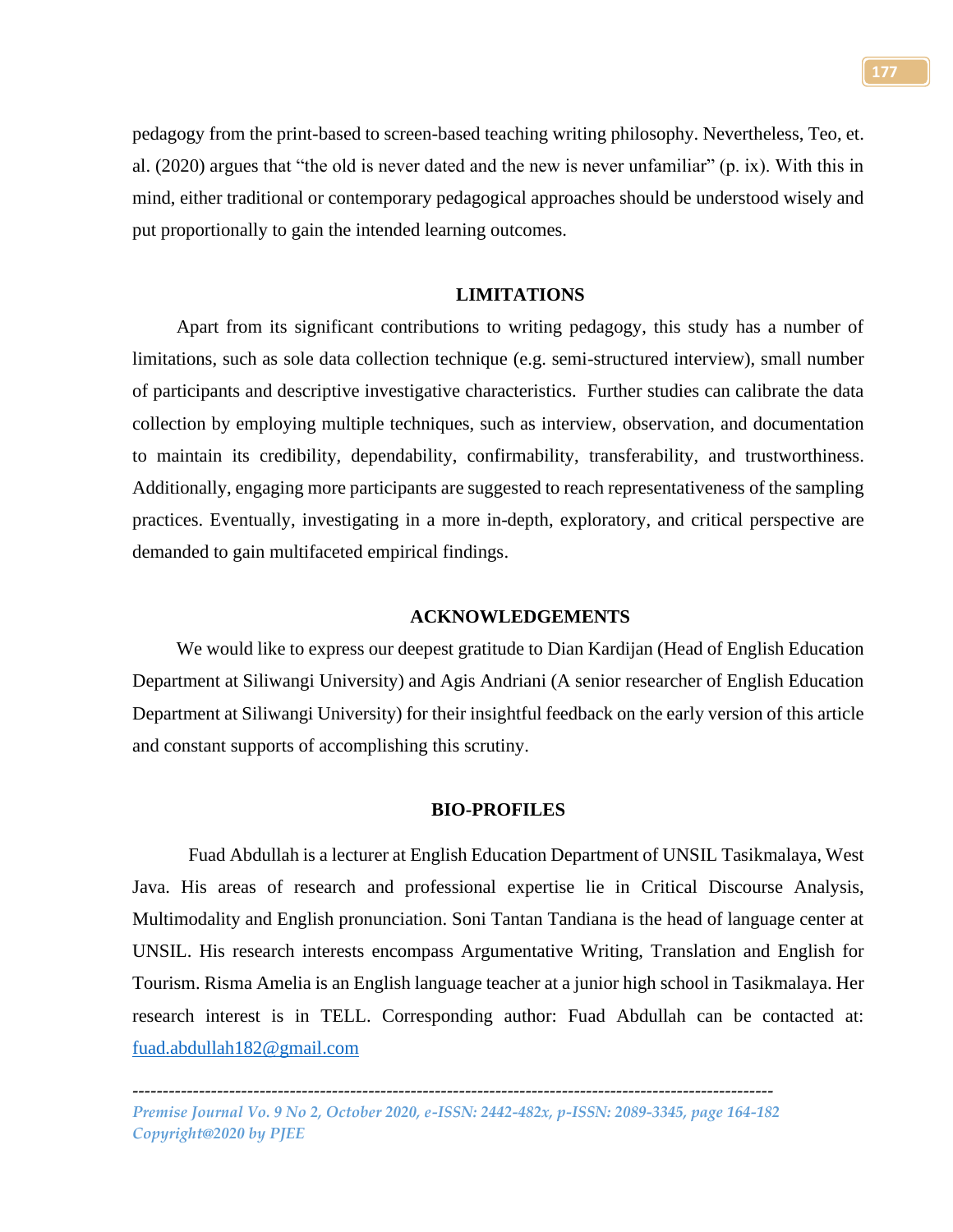#### **REFERENCES**

- Al-Emran, M., Shaalan, K., & Hassanien, A. E. (2021). *Recent advances in intelligent systems and smart applications*. Cham, Switzerland: Springer Nature Switzerland.
- Alexander, B. (2011). *The new digital storytelling: Creating narratives with new media*. Santa Barbara, CA: Praeger.
- Alwasilah, A. C. (2001). *Language, culture, and education: Portrait of contemporary Indonesia*. Bandung: CV. Andira.
- Andriani, A., & Abdullah, F. (2017). Invigorating the EFL students in acquiring new linguistic knowledge: Language learning through projects. *Proceedings of the 4th international language and language teaching conference*, Nov 2017, (pp. 1-15). Yogyakarta: English Language Education Study Program, Sanata Dharma University.
- Anita, R. (2016). Using storybird for teaching narrative writing. *Proceedings of the Fourth International Seminar on English Language and Teaching* (ISELT-4), May 2016 (pp. 230- 239). Padang: English Department, Universitas Negeri Padang.
- Avery, S. (2011). Storybird a collaborative storytelling tool. Retrieved from http://techtutorials. edublogs.org/2011/09/05/storybird/
- Badrasawi, K. J., Zubairi, A., & Idrus, F. (2016). Exploring the Relationship between Writing Apprehension and Writing Performance: A Qualitative Study. *International Education Studies*, *9*(8), 134-143.
- Ballance, O. J. (2012). Mobile language learning: More than just the platform. *Language Learning & Technology*, *16*(3), 21–23.
- Baxter, P., & Jack, S. (2008). Qualitative Case Study Methodology: Study Design and Implementation for Novice Researchers. *The Qualitative Report, 13*(4), 544-559
- Borthwick, K., Bradley, L., & Thouësny, S. (Eds.). (2017). *CALL in a climate of change: adapting to turbulent global conditions–short papers from EUROCALL 2017*. Research-publishing. net.
- Braun, V., & Clarke, V. (2006). Using thematic analysis in psychology. *Qualitative Research in Psychology*, 3, 77–101.
- Brunner, J. (1991). The narrative construction of reality. *Critical inquiry*, *18*(1), 1-21.
- Cheng, F. (2008). Scaffolding language, scaffolding writing: A genre approach to teach narrative writing. *The Asian EFL Journal, 10(2)*, 167-191.

*Premise Journal Vo. 9 No 2, October 2020, e-ISSN: 2442-482x, p-ISSN: 2089-3345, page 164-182 Copyright@2020 by PJEE*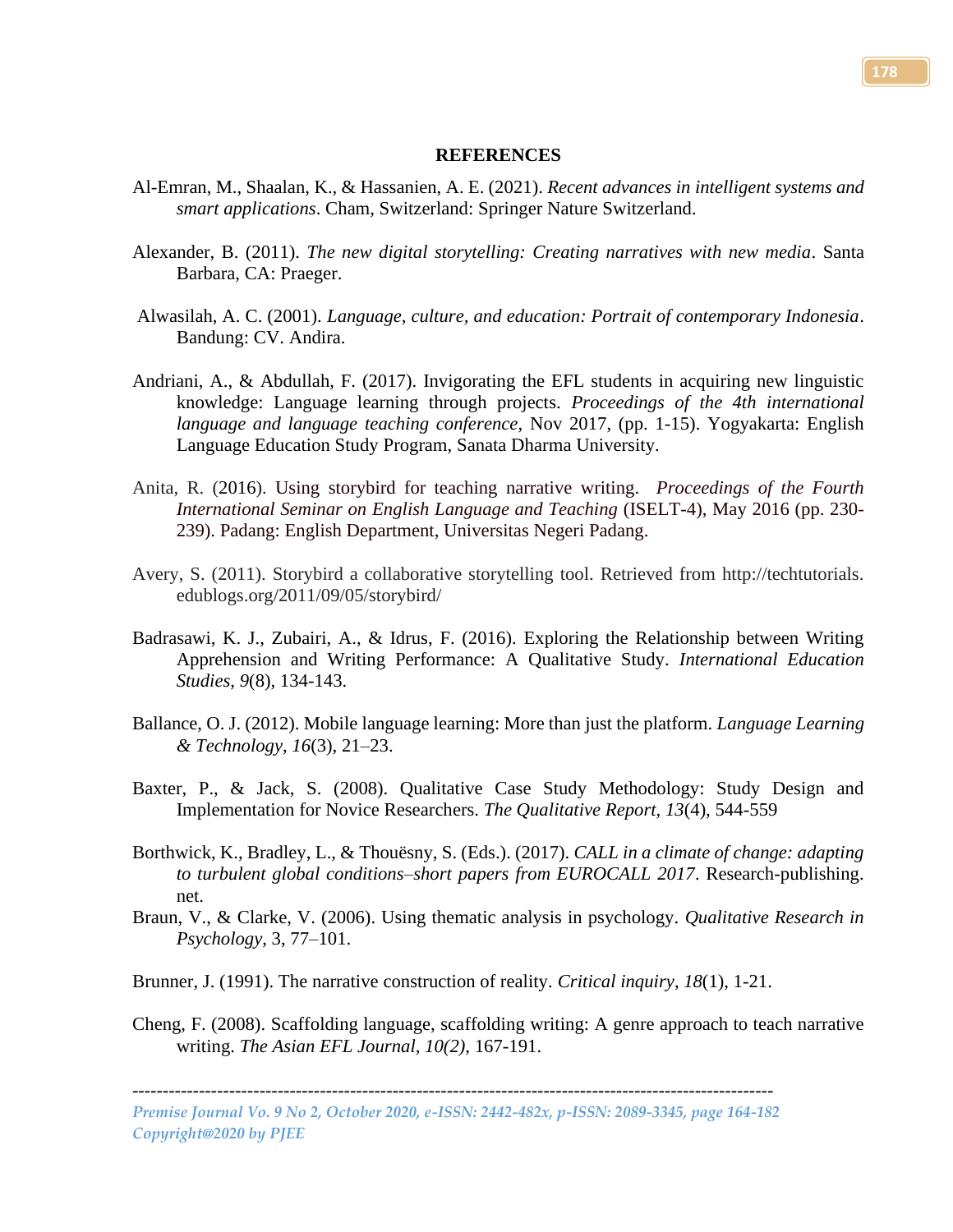- Coiro, J., Knobel, M., Lankshear, C., & Leu, D. J. (2008). Central issues in new literacies and new literacies research. In Julie Coiro, Michele Knobel, Lankshear Colin, & Donald J. Leu (Eds.), *Handbook of research on new literacies* (pp. 1–21). New York: Lawrence Erlbaum.
- Dudeney, G., & Hockly, N. (2007). *How to teach English with technology.* Harlow: Pearson Education Limited.
- DeVoss, D., N., Aadhal, E., E., & Hicks, T. (2010). *Because digital writing matters: Improving student writing in online and multimedia environments*. New York: Jossey-Bass.
- DuFon, M. (2002). Video recording in ethnographic SLA research: Some issues of validity in data collection. *Language Learning & Technology*, *6*(1), 40-59.
- Erkan, D. Y., & Saban, A. İ. (2011). Writing performance relative to writing apprehension, selfefficacy in writing, and attitudes towards writing: A correlational study in Turkish tertiarylevel EFL. *The Asian EFL Journal Quarterly, 13*(1), 164-192.
- Gerot, L. and Wignell, P. (1994). *Making sense of functional grammar*. Cammeray, NSW: AEE.
- Jabali, O. (2018). Students' attitudes towards EFL university writing: A case study at An-Najah National University, Palestine. *Heliyon*, *4*(11), e00896.
- Jafari, S. M., Shokrpour, N., & Guetterman, T. (2015). A mixed methods study of teachers' perceptions of communicative language teaching in Iranian high schools. *Theory and practice in language studies*, *5*(4), 707-718.
- Kilpatrick, J. R., Saulsburry, R., Dostal, H. M., Wolbers, K. A., Graham, S. (2014). The integration of digital tools during strategic and interactive writing instruction. In Rebecca S. Anderson and Clif Mims (Ed.), *Handbook of research on digital tools for writing instruction in K- 12 settings* (pp. 608-628). U.S.A.: IGI Global.
- Karahan, F. (2007). Language attitudes of Turkish students towards the English language and its and its use in Turkish context. *Journal of Arts & Sciences*, 73-87.
- King, N. (2004). Using templates in the thematic analysis of text. In C. Cassell & G. Symon (Eds.), *Essential guide to qualitative methods in organizational research* (pp. 257–270). London, UK: Sage.
- Lankshear, C., & Knobel, M. (2011). *New literacies: Everyday practices and classroom learning*  (3rd ed.). Maidenhead, UK: Open University Press.
- Law, S., & Baer, A. (2020). Using technology and structured peer reviews to enhance students' writing. *Active Learning in Higher Education*, *21*(1), 23-38.

*Premise Journal Vo. 9 No 2, October 2020, e-ISSN: 2442-482x, p-ISSN: 2089-3345, page 164-182 Copyright@2020 by PJEE*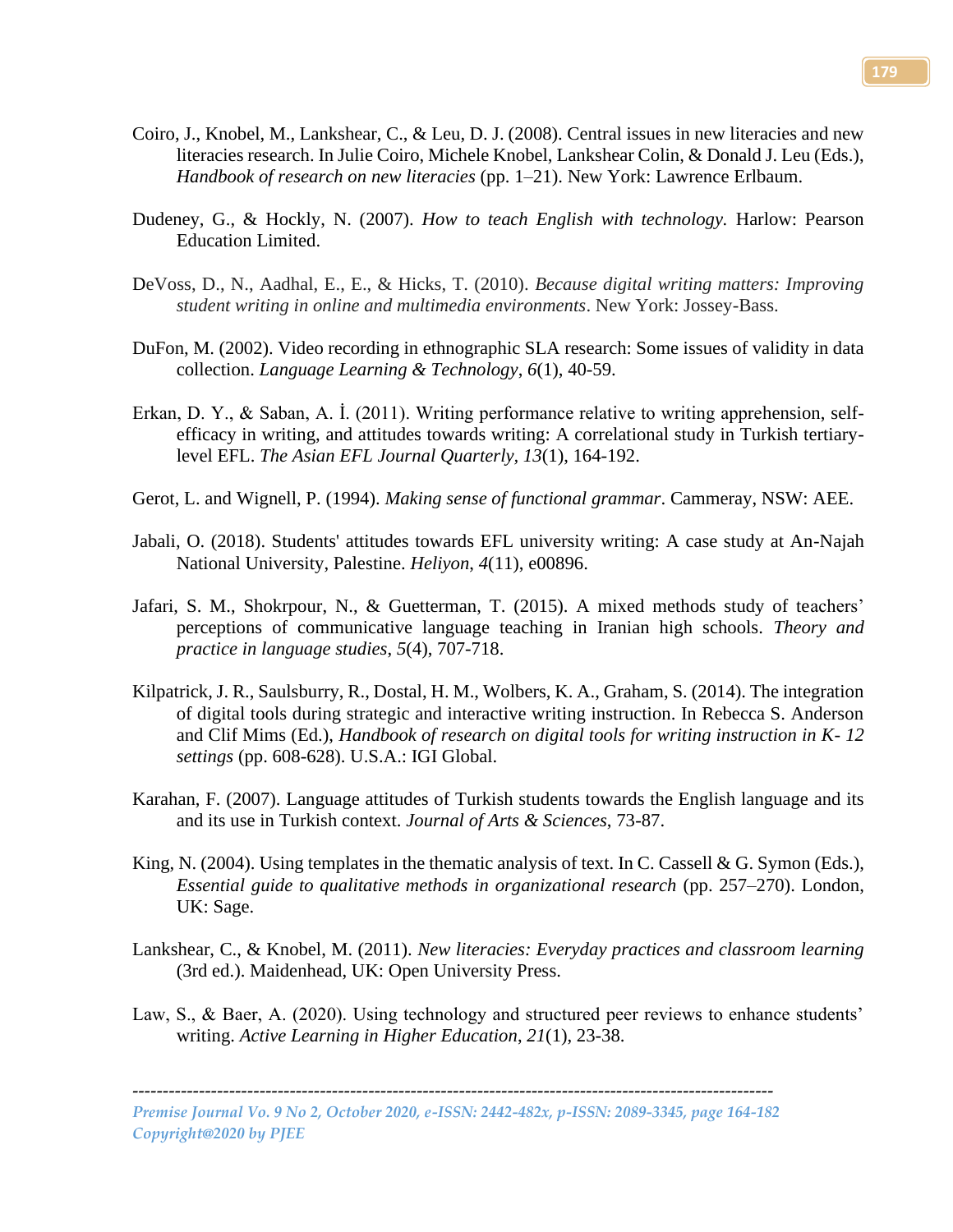- Ministerio Educacion Nacional. (2005). *Bases para una Nación Bilingüe Competitiva*. Retrieved March 25<sup>th</sup>, 2020, from:<http://www.mineducacion.gov.co/1621/article-97498.html>
- Merchant, G. (2003). E-mail me your thoughts: digital communication and narrative writing. *Reading*, *37*(3), 104-110.
- Morse, J. M., Barrett, M., Mayan, M., Olson, K., & Spiers, J. (2002). Verification strategies for establishing reliability and validity in qualitative research. *International Journal of Qualitative Methods*, *1*, 1-19.
- Moses, R. N., & Mohamad, M. (2019). Challenges faced by students and teachers on writing skills in ESL Contexts: A literature review. *Creative Education*, 10, 3385-3391.
- Nordin, Y. (2010). Web 2.0 and graduate research *storybird*. Retrieved from: <http://edpsychbsustudentwork.pbworks.com/f/3-StoryBird> Web+2.0+and+Graduate+Research.pdf.
- Papadopoulou, S., & Vlachos, K. (2014). Using digital storytelling to develop foundational and new literacies. *Research Papers in Language Teaching and Learning*, *5*(1), 235-258.
- Pop, A. (2012, November). Enhancing English Language Writing and Speaking through Digital Storytelling. In *7th International Conference on Virtual Learning (ICVL 2012)* (pp. 453- 458).
- Pranoto, B. E., & Suprayogi, S. (2020). A Need Analysis of ESP for Physical Education Students in Indonesia. *Premise: Journal of English Education*, *9*(1), 94-110.
- Prensky, M. (2010). *Teaching digital natives: Partnering for real learning.* Thousand Oaks, CA: Corwin.
- Pujianto, D., Emilia, E., & Ihrom, S. M. (2014). A process-genre approach to teaching writing report text to senior high school students. *Indonesian Journal of Applied Linguistics*, *4*(1), 99-110.
- Purnawarman, P., Susilawati, S., & Sundayana, W. (2016). The use of Edmodo in teaching writing in a blended learning setting. *Indonesian Journal of Applied Linguistics*, *5*(2), 242-252.
- Ramírez, Y. E. H. (2013). Writing skill enhancement when creating narrative texts through the use of collaborative writing and the Storybird Web 2.0 tool. *Colombian Applied Linguistics Journal, 15*(2), 166-183.
- Richards, K. (2009). Interviews. In J. Heigham & R. A. Croker (Eds.), *Qualitative research in applied linguistics: A practical introduction* (pp. 182-199). Basingstoke, Hampshire RG21 6XS: Palgrave Macmillan.

*Premise Journal Vo. 9 No 2, October 2020, e-ISSN: 2442-482x, p-ISSN: 2089-3345, page 164-182 Copyright@2020 by PJEE*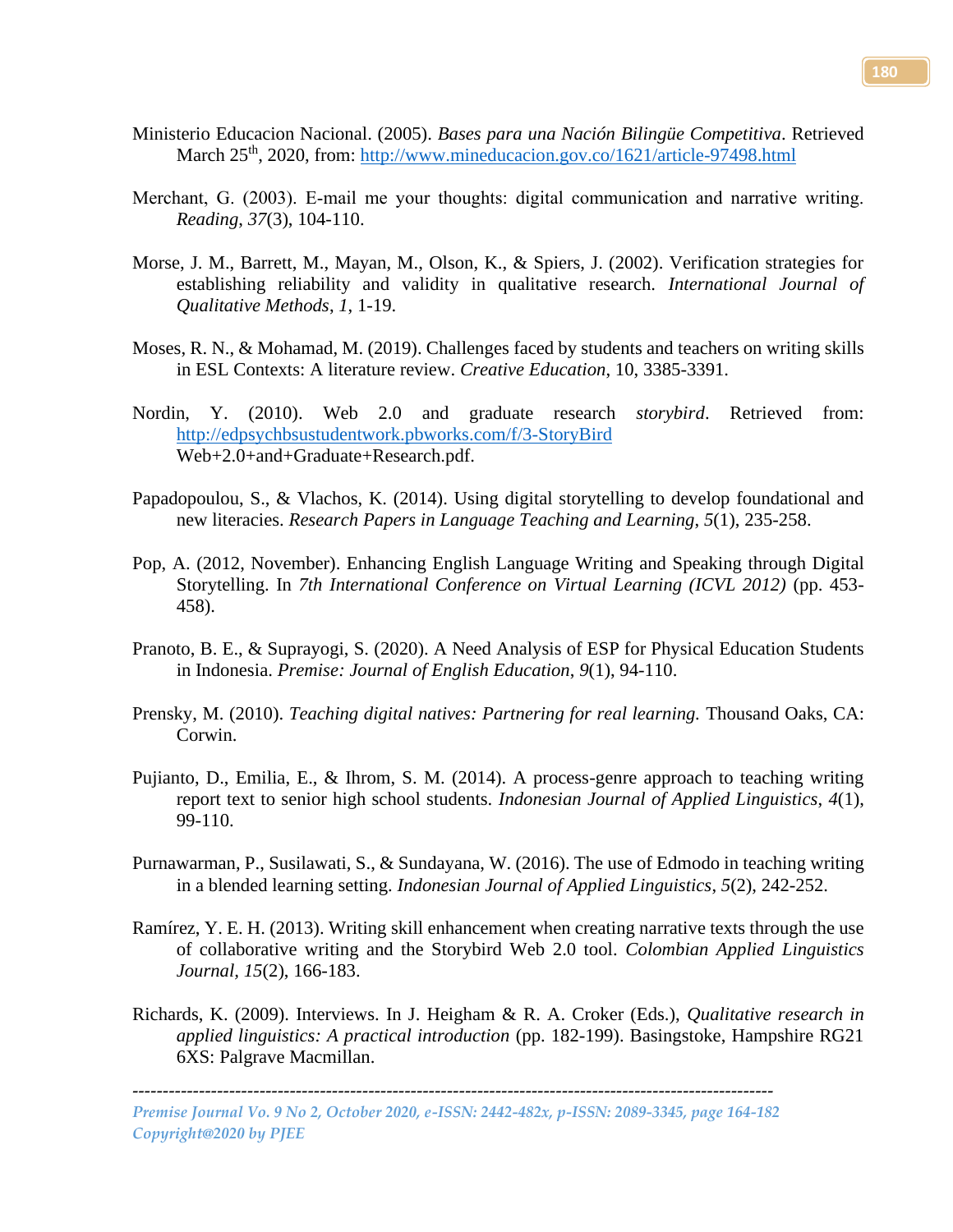- Simpson, R., Obdalova, O. A. (2014). New technologies in higher education–ICT skills or digital literacy? *Procedia-Social and Behavioral Sciences*, *154*, pp.104- 111.
- Spiers, J. & Riley, R. (2018). Analyzing one dataset with two qualitative methods: the distress of general practitioners, a thematic and interpretative phenomenological analysis, *Qualitative Research in Psychology*, 1-15.
- Tandiana, S.T., Abdullah, F. & U. Komara. (2017). Digital writing tools: Teaching argumentative essays beyond the traditional frontiers. *Proceedings of the Tenth Conference on Applied Linguistics and the Second English Language the First International Conference on Language, Literature, Culture, and Education*, Nov 2017 (pp. 336-343). Bandung: Balai Bahasa, Universitas Pendidikan Indonesia.
- Tandiana, S. T., Abdullah, F., Komara, U., (2018). Talk- Write: A groundbreaking technique for shaping the students' argumentative writing skills on discussion essays. *EEAL Journal* (*English Education and Applied Linguistics Journal*), *1*(1), 1-9.
- Teo, T. W., Tan, A., Ong, Y. S. (2020). *Science education in the 21st century re-searching issues that matter from different lenses*. Singapore: Springer Nature Singapore Pte Ltd.
- Tobin, M., T. (2012). Digital storytelling: Reinventing literature circles. *Voices from the Middle*, *20*(2), 40-48.
- Tour, E. (2015). Digital mindsets: Teachers' technology use in personal life and teaching. *Language Learning & Technology, 19*(3), 124–139.
- Turmudi, D. (2017). Rethinking Academic Essay Writing: Selected Genres in Comparison. *Premise: Journal of English Education*, *6*(2), 119-137.
- Turmudi, D. (2020). English Scholarly Publishing Activities in the Industrial Revolution 4 . 0 : What , Why , and How ? *ELTEJ*, *3*(1), 52–62. <http://journal2.uad.ac.id/index.php/eltej/article/view/1890>
- Turmudi, D. (2020) Utilizing a web-based technology in blended EFL academic writing classes for university students. *Journal of Physics: Conference Series*, *1517*(012063), 012063. https://doi.org/10.1088/1742-6596/1517/1/012063
- Warschauer, M. (2010). Digital literacy studies: Progress and prospects. In Mike Baynham, & Mastin Prinsloo (Eds.), *The future of literacy studies* (pp. 123–140). Houndmills, Basingstoke, UK: Palgrave Macmillan.
- Widodo, H., P. (2014). Methodological considerations in interview data transcriptions. *International Journal of Innovation in English Language Teaching and Research*, *3*(1), 101- 107.

*Premise Journal Vo. 9 No 2, October 2020, e-ISSN: 2442-482x, p-ISSN: 2089-3345, page 164-182 Copyright@2020 by PJEE*